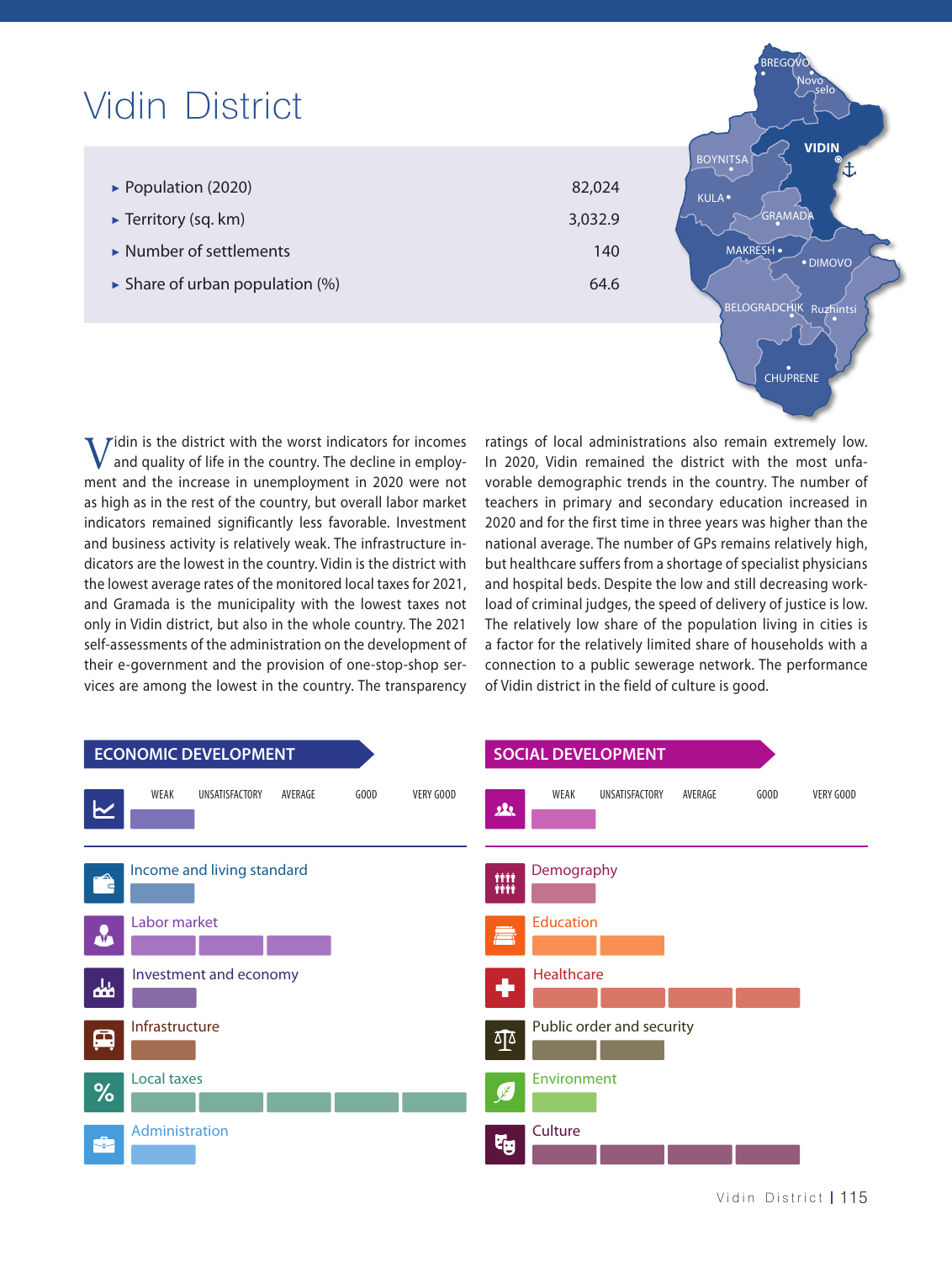## **ECONOMIC DEVELOPMENT**

#### $\blacksquare$  Income and living standard  $\blacksquare$

Vidin is the district with the worst indicators for incomes and quality of life. GDP per capita in the district of Vidin went on rising in 2019, reaching 8,700 BGN, but in the last two decades its difference with the national average has kept increasing. Employed people's salaries have been increasing faster than the national average rate, but remain among the lowest in the country, after only those in Blagoevgrad district. The average annual income per household member in 2019 was 3,400 BGN, compared to 6,000 BGN nationwide, and was the lowest in the country.

These trends affect the poverty levels in the district, which remain quite high. In 2019, the share of population living below the national poverty line was 35.0%, against 22.6% in the country, and of the population living with material deprivation – 31.0%, versus 19.9% countrywide.

### **Labor market**

Economic activity in the district decreased slightly in 2020 to 75.0%, compared to 73.7% in the country, but for the third consecutive year remained at a relatively high level. The decline in employment and the increase in unemployment in 2020 were not as high as in the rest of the country, but those indicators remain significantly less favorable. The employment rate was 55.7%, compared to 68.5% in the country, and the unemployment rate was 19.3%, against 5.2% in the country.

The educational structure of the workforce has continued to deteriorate in recent years. The share of the population aged 25–64 with higher education fell to 18% in 2020, compared to 29% in the country, and the share of people with primary or lower education increased to 19%, versus 17% nationwide.

One of the major challenges facing the local labor market is population ageing. The demographic replacement rate as a ratio of the population aged 15–19 to that aged 60–64 rose significantly after 2013, but in 2020 it remained lower than the national average – 65%, compared to 67% nationwide. This means that for every 100 people who are about to leave the labor market in the next few years, there will be 65 young people joining the workforce.

#### Investment and economy الخطع

Investment and business activity in Vidin district remained relatively low in 2019. The number of non-financial enterprises relative to the population grew, but again remained among the lowest in the country. Vidin recorded the lowest values (almost four times lower than the average ones) for the volumes of FTA acquisition expenditures – 839 BGN/person, compared to 3,155 BGN/person in the country, and production value –

7,600 BGN/person, against 28,000 BGN/person nationwide. FDI in the district was in a similar situation. After a three-year steady increase, by the end of 2019 it had reached 1,052 EUR/ person, but still remained considerably lower than the national average of 3,655 EUR/person.

By 15 June 2021, payments made to beneficiaries of EU operational programs were close to the national average, with the municipalities of Belogradchik and Vidin taking the top places within the district.

### $\blacksquare$  Infrastructure  $\blacksquare$

Vidin is the district with the worst infrastructure indicators in the country. The density of the road and railway networks is close to the national average. However, the share of first-class roads and highways (11.6%, compared to 18.5% in the country in 2020), and that of the road surfaces in good condition (28.4%, compared to 41.4% in the country in 2019) are considerably lower than the national averages.

Household access to the Internet remains low and in 2020 it even dropped to 44.8%, compared to 78.9% nationwide. Vidin is one of the two districts (along with Smolyan) without any household gas supply infrastructure.

#### **%** Local taxes **Expense**

In 2021, Vidin was the district with the lowest rates for the monitored local taxes. In general, the averaged total rate of the taxes in the district was lower than the national average. The difference was especially big as regards the taxation on retail trade – 4.46 BGN/sq. m on average for the district, against 12.99 BGN/sq. m in the country. The level of taxation on motor vehicles was also extremely low.

Gramada is the municipality with the lowest taxes not only in Vidin district, but also in the whole country.

#### **Administration**

Vidin is also the district with the worst performance of the local administrations. In 2021 the district municipalities' self-assessments on the development of their e-government and the provision of one-stop-shop services were among the lowest in the country. The AIP active transparency rating of the local administrations also remains extremely low and has even decreased in the past two years, moving down to 60% versus 73% in the country. Within the district, the highest result was recorded by Belogradchik municipality (93%), and the lowest – by the municipalities of Boynitsa and Gramada (44%).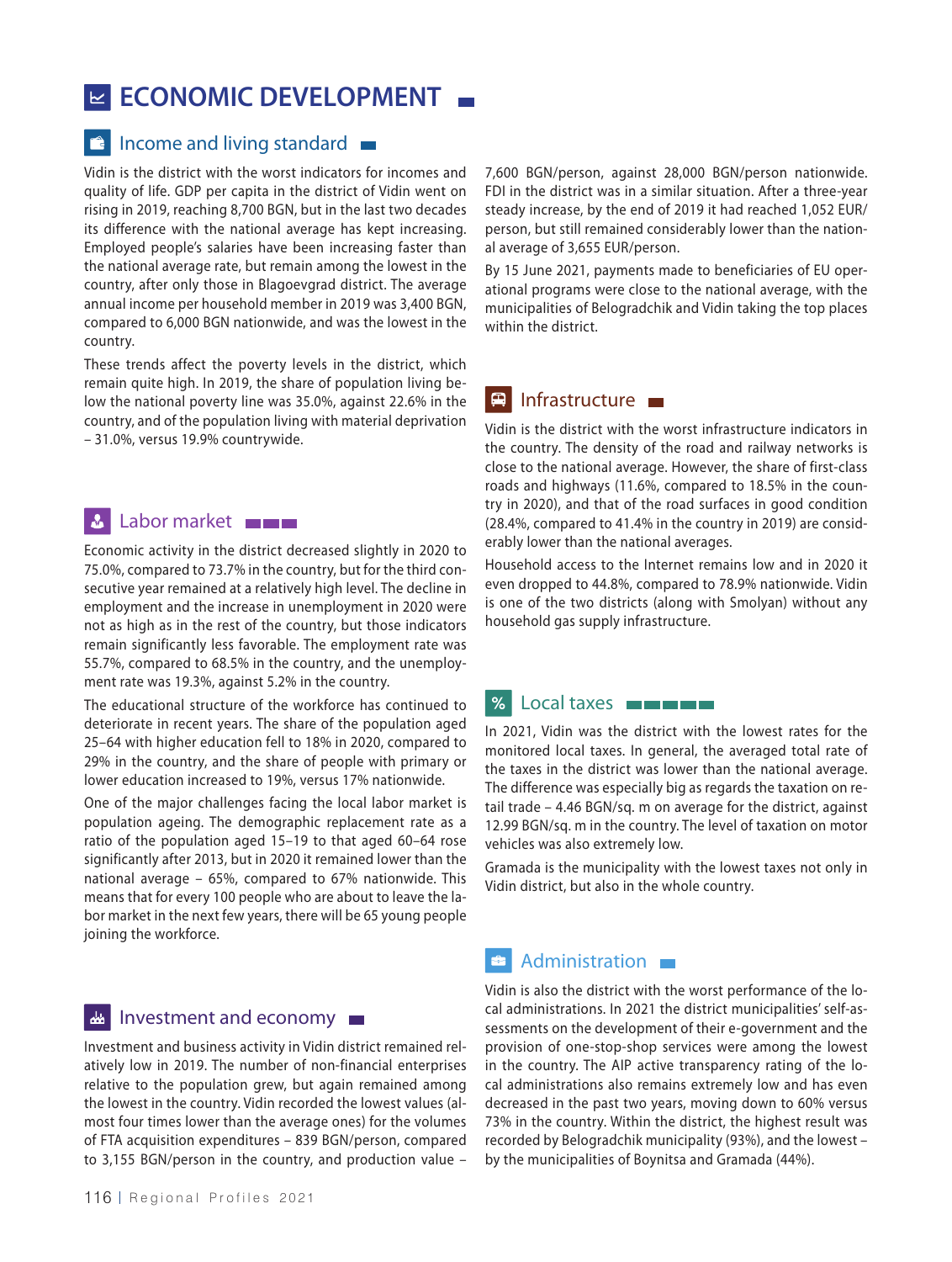## **SOCIAL DEVELOPMENT**

#### **III** Demography

Vidin remains the district with the most unfavorable demographic picture in the country for 2020. The natural population growth rate fell rapidly and reached its lowest value of –21.9‰, compared to –9.5‰ in the country. At the same time, however, 2020 was the first year in at least two decades in which the district managed to attract population. The net migration rate was 2.1‰.

The long period of rapid population ageing is also reflected in the extremely unfavorable age dependency ratios in the district. The ratio of the population 65+ to those aged 0–14 reached 251.2%, compared to 150.6% in the country, and to those aged 15–64 it was 51.5%, versus 34.1% in the country.

The share of urban population remained relatively low in 2020, while population density was almost twice as low as the national average.

#### Education **Exercise** 畫

The performance of Vidin district in the field of education is unsatisfactory. In 2020, the district was once again among those with the lowest net enrollment rate in 5th–8th grade – 80.8%, compared to 86.5% in the country. The share of repeaters remained double the national average.

The performance of students in the 2021 national external examination in mathematics after 7th grade was again extremely poor. With an average score of 28.4 points (against 37.9 points in the country) the district occupied the second lowest place in the country, followed only by Sliven district. The performance of high school graduates was better but also below the national average. The average grade in the State matriculation exam in Bulgarian language and literature was 4.12, compared to 4.21 nationally, while the share of "fail" grades (below 3.00) was lower – 6%, against 7% nationwide.

The number of teachers in primary and secondary education relative to student numbers went up in 2020 and for the first time in three years was higher than the national average.

Positive trends can be observed in higher education. In the academic year 2020/2021, the branch of the University of Ruse, which opened in Vidin in 2017, already had an enrolment of nearly 450 students.

#### Healthcare **From Blue** ◆ 1

The share of people with health insurance dropped in 2020 to 91.2% but still exceeded the national average of 88.7%. The proportion of GPs remains relatively high but healthcare in the district suffers from a shortage of specialist physicians and hospital beds. The number of beds in the local general hospitals has been rising in the past few years but it still remains relatively low – 4.08 beds per 1,000 persons, compared to 5.52 beds per 1,000 persons in the country. This probably explains the relatively low hospitalization figures in 2020 – 105 per 1,000 persons, versus 138 per 1,000 persons countrywide.

The infant mortality rate in Vidin district dropped sharply in 2020, after a significant rise over the previous two years, and came down to 4.2‰, compared to 5.1‰ in the country. In 2019, infant mortality figures rose considerably for the second consecutive year, reaching 9.1‰, compared to 5.6‰ as the national average.

### **Public order and security**  $\blacksquare$

Despite the low and still decreasing workload of the criminal judges in Vidin district, the speed of delivery of justice remained low in 2020, with the number of cases closed within 3 months at 88%, compared to 90% in the country.

Vidin is also among the districts with the highest crime rate. In 2020, the registered crimes against the person and property were 12.5 per 1,000 persons, against 9.9 per 1,000 persons in the country. At the same time, however, the detection rate was slightly higher than the national average – 54.5%, versus 52.1% countrywide.

#### Environment  $\boldsymbol{g}$

Carbon dioxide emissions into the atmosphere in the district remained extremely low in 2019. The amount of generated household waste in 2018 was also low – 339 kg/person per year, compared to the national average of 409 kg/person. At the same time, however, the share of household waste handed over for treatment and recycling remained very small – less than 10%, with over 70% countrywide.

The relatively low share of population living in urban areas is a factor for the relatively limited share of households connected to a public sewerage system in 2019 (57.9% of the population, compared to 76.4% in the country) and to wastewater treatment plants (49.5%, against 64.6% in the country). It should be noted, however, that great progress was recorded in the district after the opening of the new wastewater treatment plant in Vidin in October 2019 – previously the share of the treated sewage amounted to only 0.5%.

### **Eg** Culture **External Culture**

In 2020 Vidin again performed well in the category of culture. The pandemic and restrictions on cultural events throughout the country affected the district as well. The drop in museum visits was less dramatic and their number remained significantly higher than the national average – 1,139 per 1,000 persons, compared to 322 per 1,000 persons in the country.

Nevertheless, the decrease in visits to cinemas and libraries in the district was higher than the respective national averages, and their number remained considerably lower.